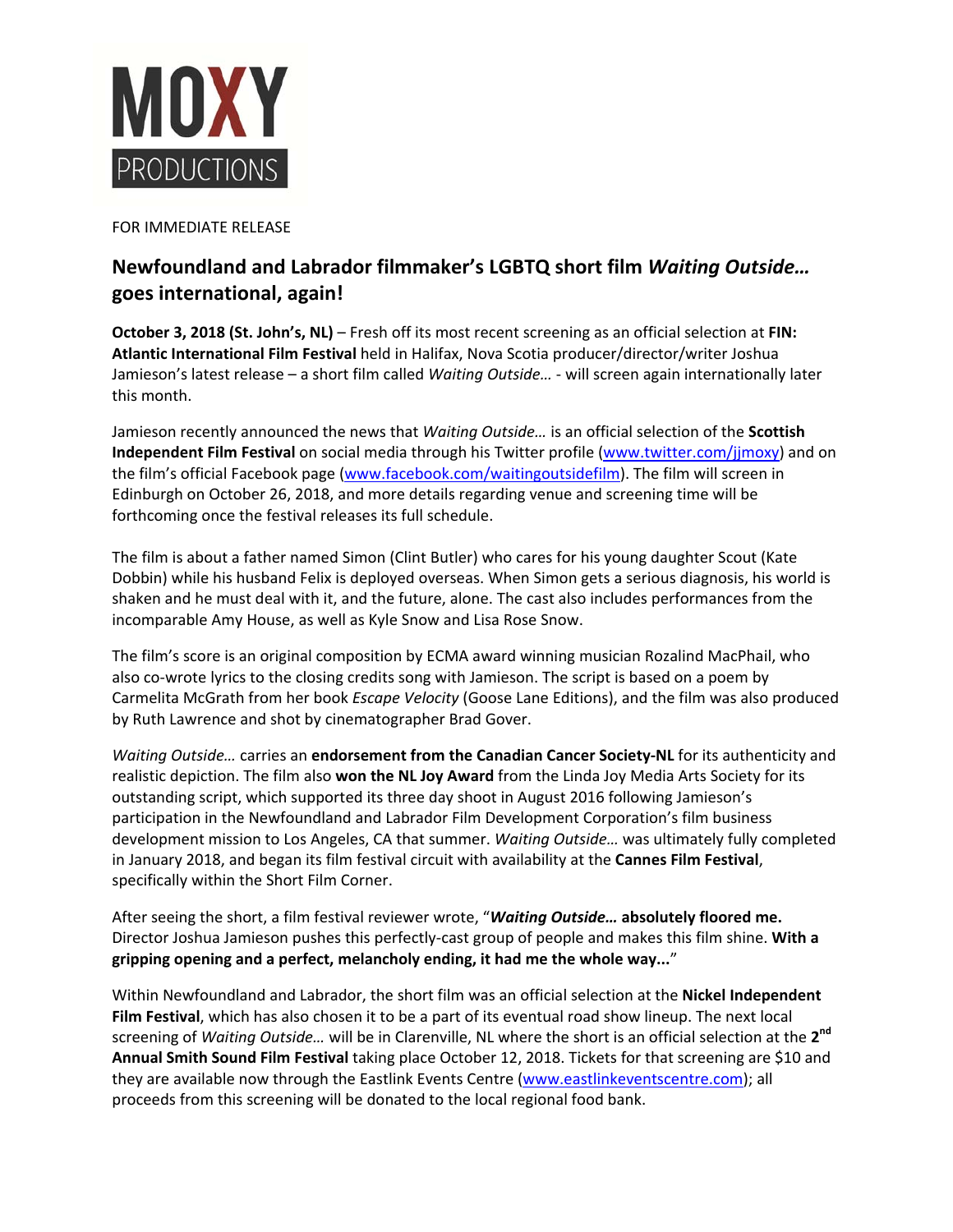We hope it furthers a conversation on quality of life while shining a light on the challenges faced by people in similar situations, and the impacts those challenges have on them.

**Media Contact:**  Joshua Jamieson jjmoxy@gmail.com

Official Film Website: www.waitingoutside.com Official Film Facebook: www.facebook.com/waitingoutsidefilm Artist Website: www.joshuajamieson.com Joshua Jamieson IMDb: www.imdb.com/name/nm7914221 Joshua Jamieson at FIN: www.youtube.com/watch?v=p79AkKi-aZ0 (3 mins.) Joshua Jamieson at the Nickel: www.youtube.com/watch?v=cutQjyfCt-U (8 mins.)

‐ 30 ‐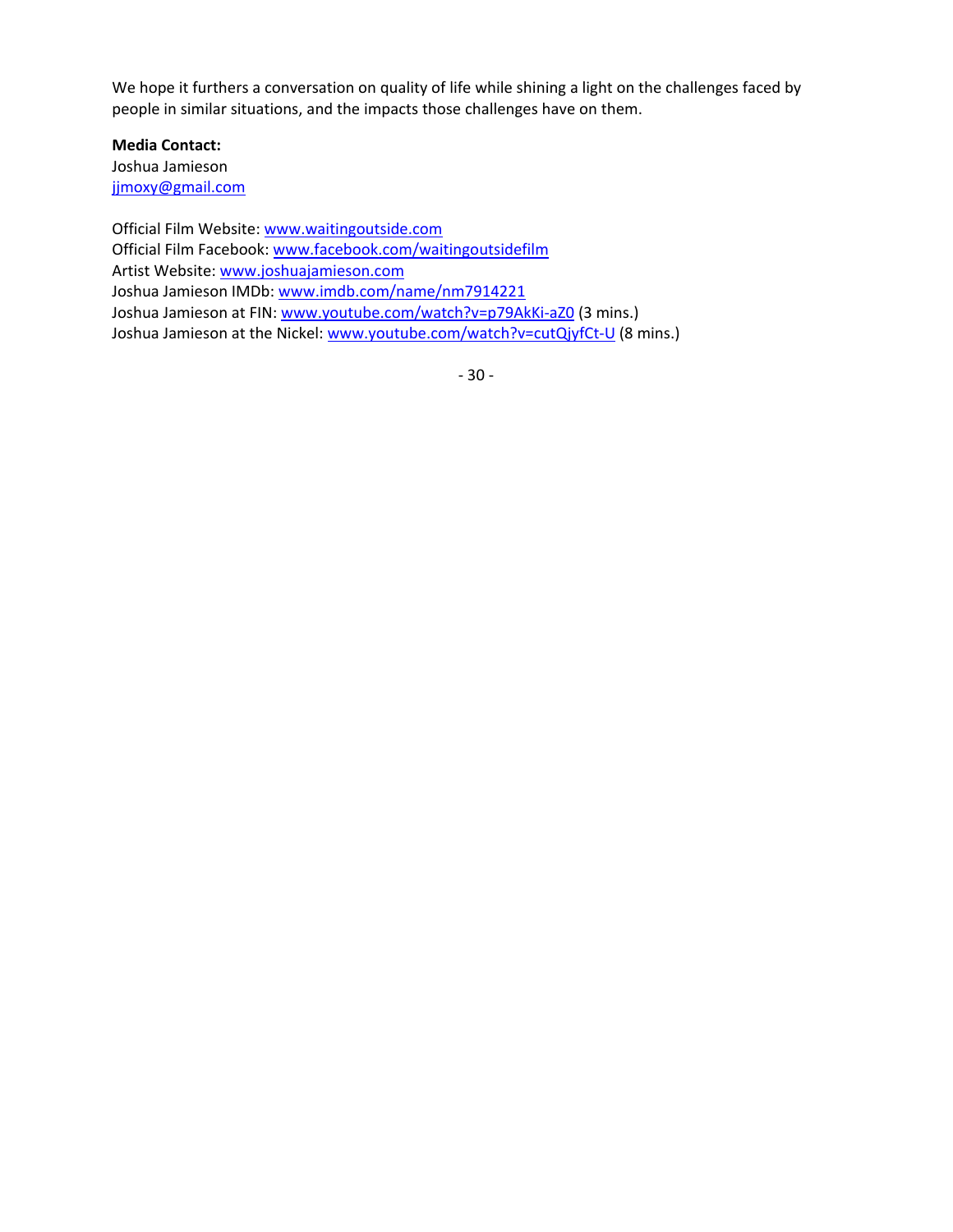## **Joshua Jamieson – Biography**  PRODUCER, DIRECTOR, WRITER

Joshua Jamieson is a filmmaker, author, and artistic director of a theatre and film production company called Moxy Productions. With two professional stage productions to its credit (*Poor Super Man* and *Rope*) as well as a few short films, the company focused on a shift to film with *Just Himself: the story of Don Jamieson* – in association with Odd Sock Films, released in 2011. The documentary has been internationally broadcast on NTV and was an official selection at the St. John's International Film Festival. Moxy Productions has just released a new original dramatic short film called *Waiting Outside…,* based on a poem by Carmelita McGrath, which is currently screening at film festivals internationally.

Joshua became a published author at the age of 18 (*The Teenage Years… Mapped* and *Queer Monologues*; both published by Breakwater Books) and he's a former columnist/editor of the St. John's metro‐trend newspaper, *Current*.

He gained media experience in radio and television before moving to print. Initially, at CBC Radio (NL), Joshua worked with youth on a show called *New Voices*, eventually becoming the host of a National CBC special called *First Call*. That was followed by six months with CBC‐TV, which rounded out four and a half years, before he jumped to private broadcasting. At Steele Communications, Joshua was the producer, music director and host of a #1 Saturday afternoon program called *Fresh Focus* on Radio Newfoundland (CJYQ, 930am). He was also the operations producer for the HitsFM (CKIX, 99.1FM) live broadcast from Benders on George every Saturday night. In June 2006 after doing the shows for almost five years, they had their final broadcasts.

Joshua was the publisher and editor of an LGBTQ guide, and was involved as an advocate for LGBTQ equal rights in the late 90s and early 2000s, working for same‐sex couples adoption rights and equal marriage in Canada.

Outside of his professional artistic work, Joshua is an experienced marketing professional. Combining creativity and intuition with strategic thinking, Joshua has developed marketing campaigns to promote various initiatives undertaken by businesses and non‐profit organizations, including the provincial Department of Education, the AIDS Committee of Newfoundland and Labrador, Choices for Youth, the Newfoundland and Labrador Housing and Homelessness Network, and for bestselling author Bruce Templeton. Joshua utilizes his specialized background in social media and digital marketing, along with his understanding of the professional arts sector to deliver social media workshops specifically tailored for artists. By day, Joshua is currently the Communications Officer for ArtsNL ‐ the Newfoundland and Labrador Arts Council.

In spare time, Joshua is a news junkie, enjoys djing, and volunteering in the community. In November 2017 he launched the Jamieson Family Memorial Scholarship (www.jamiesonfamilyscholarship.ca) as a means of giving back, and was awarded a Canada 150 Community Hero award by the Government of Canada through his Member of Parliament.

He holds a B.A. with a double major in English and Political Science, as well as a Diploma in Communications and Performance Media, and a Certificate in Public Administrative Discipline from Memorial University. In 2012 he returned to complete a Certificate in Social Media Marketing, and in 2015 he earned a Certificate in Digital and Social Media Strategy and Tactics.